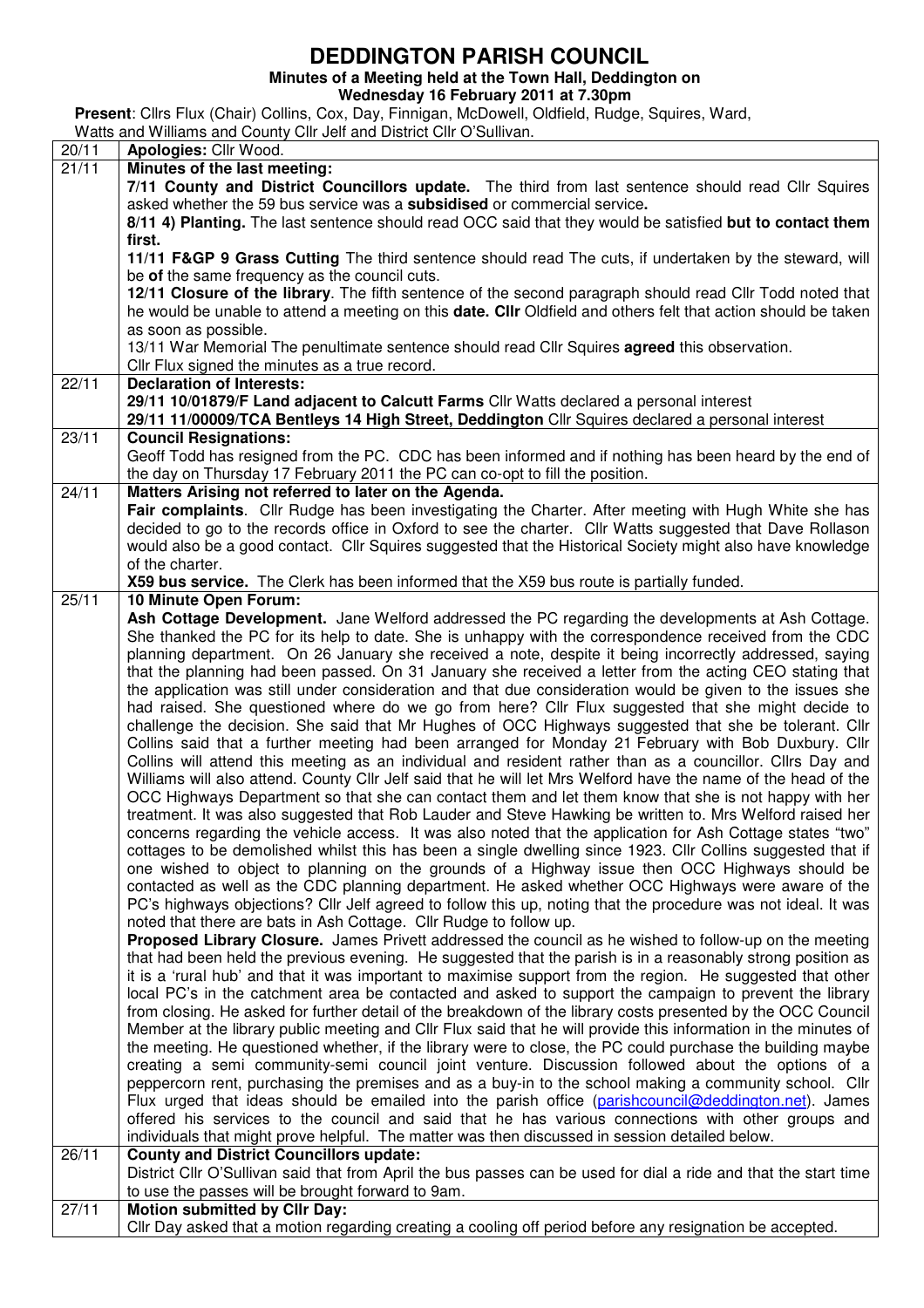|       | However, Cllr Flux informed the council that it was not possible because as soon as written confirmation of                                                                                                           |  |  |  |  |  |  |
|-------|-----------------------------------------------------------------------------------------------------------------------------------------------------------------------------------------------------------------------|--|--|--|--|--|--|
|       | a resignation is received it must be immediately sent into Cherwell. Cllr Day also proposed that the PC<br>creates a new working group to discuss and propose a grievance policy and procedure for the PC that        |  |  |  |  |  |  |
|       | would comprise himself and former Cllrs Don Anderson and Martin Ince. They would help with the initial job                                                                                                            |  |  |  |  |  |  |
|       | of devising a questionnaire, undertaking a survey and analysing the results. The questionnaire would be                                                                                                               |  |  |  |  |  |  |
|       | issued to Cllrs for anonymous completion and return to Mr Anderson for independent collation. The                                                                                                                     |  |  |  |  |  |  |
|       | feedback would then be analysed and Cllr Day would take the themes back to the PC so that an internal                                                                                                                 |  |  |  |  |  |  |
|       | council working group could then be set up to make recommendations to the PC. Cllr Flux suggested that                                                                                                                |  |  |  |  |  |  |
|       | the policy should be named "resolution" rather than grievance, which Cllr Collins seconded. Cllr Day                                                                                                                  |  |  |  |  |  |  |
|       | accepted this amendment. Cllr Oldfield suggested that a policy was not necessary and that Cllrs should be                                                                                                             |  |  |  |  |  |  |
|       | more candid about problems/issues. Cllr Squires expressed his reservations about whether it would work as                                                                                                             |  |  |  |  |  |  |
|       | the initial working group would be made up of two ex Cllrs who may not be independent. Cllr Cox also<br>expressed her concerns about involvement of external individuals. Cllr Day said that if the council preferred |  |  |  |  |  |  |
|       | he would be happy to collate the initial information. Cllr Finnigan said that he considered Mr Anderson and                                                                                                           |  |  |  |  |  |  |
|       | Mr Ince's involvement would be a good thing due to their previous experience in senior management roles                                                                                                               |  |  |  |  |  |  |
|       | and said that they would act in a neutral and professional way, Cllr Rudge agreed. Cllr Day said that it would                                                                                                        |  |  |  |  |  |  |
|       | be his preference that they are involved. Cllr Watts suggested that Cllr Day go ahead with using external                                                                                                             |  |  |  |  |  |  |
|       | help in devising the questionnaire and but be the sole recipient of the information and come up with the                                                                                                              |  |  |  |  |  |  |
|       | recommendations. Further discussion followed and the matter was then put to a vote. Cllr Collins seconded                                                                                                             |  |  |  |  |  |  |
|       | Cllr Day's original proposal. Cllr Squires proposed an amendment to the motion so that the external                                                                                                                   |  |  |  |  |  |  |
|       | members are not passed the data and that it be collated by Cllr Day. Cllr O'Dowell seconded this                                                                                                                      |  |  |  |  |  |  |
|       | amendment. This vote upon the amendment was initially tied but as the Chairman chose not to use his<br>casting vote it was taken again. The amendment failed (4 votes for, 6 against and 1 abstention). The original  |  |  |  |  |  |  |
|       | motion was then put and the council resolved (7 votes for, 3 against with one abstention) that the original                                                                                                           |  |  |  |  |  |  |
|       | proposal to include Mr Anderson and Mr Ince in a working group with Cllr Day that will design and process                                                                                                             |  |  |  |  |  |  |
|       | the questionnaires and then once the generic themes have been compiled by Cllr Day help facilitate the                                                                                                                |  |  |  |  |  |  |
|       | recommendations for the PC. Cllr Cox asked if participation in the process was mandatory and was assured                                                                                                              |  |  |  |  |  |  |
|       | that it was up to individual Cllrs to decide whether they wished to take part.                                                                                                                                        |  |  |  |  |  |  |
| 28/11 | <b>Highways</b>                                                                                                                                                                                                       |  |  |  |  |  |  |
|       | 1. Outstanding Highways issues. The Clerk has written to Cllr Rodney Rose to complain about the                                                                                                                       |  |  |  |  |  |  |
|       | current systems failure to meet its targets for logging and responding to Highways enquiries. The PC                                                                                                                  |  |  |  |  |  |  |
|       | had written a letter that should have received a response by now.                                                                                                                                                     |  |  |  |  |  |  |
|       | Speeding. Thirteen individuals have been contacted to attend a meeting on 28 February 2011.<br>2.                                                                                                                     |  |  |  |  |  |  |
|       | St Thomas Street. There will be a meeting between some residents living in St Thomas Street to try<br>3.<br>and resolve some parking issues.                                                                          |  |  |  |  |  |  |
|       | <b>RTA Hempton Road.</b> Now appearing on OCC database.<br>4.                                                                                                                                                         |  |  |  |  |  |  |
|       | Traffic lights from Hempton Road. A date will be sought for the repair and replacement of the sensor<br>5.                                                                                                            |  |  |  |  |  |  |
|       | units and the new crossing to the South. Cllr Jelf reported that the budget cuts may impact upon this.                                                                                                                |  |  |  |  |  |  |
|       | 6. Market Place verges. DPC to seek OCC permission and quotes for Church Street verge and the posts                                                                                                                   |  |  |  |  |  |  |
|       | for the southern green in the Market Place.                                                                                                                                                                           |  |  |  |  |  |  |
|       | 7. Grit Bin. The privately funded grit bin for Mill Close has been delivered and filled.                                                                                                                              |  |  |  |  |  |  |
|       | 8. Emergency planning. A working group has been set up.<br>Dangerous parking in The Beeches. A letter has been received regarding dangerous parking in The<br>9.                                                      |  |  |  |  |  |  |
|       | Beeches. An acknowledgment will be sent to the resident. This is a police matter but the letter will be                                                                                                               |  |  |  |  |  |  |
|       | copied in to the school, OCC Highways, Thames Valley Police and the NAG.                                                                                                                                              |  |  |  |  |  |  |
|       | 10. Garden sacrifice. Offered outside Manor Farm to aid pedestrian safety. HWG to survey and ascertain                                                                                                                |  |  |  |  |  |  |
|       | the benefits and the costs. Subsequent discussions then need to take place with the resident to confirm                                                                                                               |  |  |  |  |  |  |
|       | details.                                                                                                                                                                                                              |  |  |  |  |  |  |
|       | 11. New Street verge. Cllr Rudge said that vehicles churning up the verge are causing problems for people<br>getting on and off the bus. She queried whether the offer of hard standing was still available.          |  |  |  |  |  |  |
| 29/11 | <b>Planning Working Group:</b>                                                                                                                                                                                        |  |  |  |  |  |  |
|       | <b>Applications</b>                                                                                                                                                                                                   |  |  |  |  |  |  |
|       | 10/01879/F Amended - Land adjacent to Calcutt Farms, Radwell Grounds, Duns Tew Road, Hempton                                                                                                                          |  |  |  |  |  |  |
|       | This is a revised proposal for the corn store discussed at last month's meeting. The new proposed location                                                                                                            |  |  |  |  |  |  |
|       | and tree planting will make the building much less obtrusive than that of the original plan. It was agreed that                                                                                                       |  |  |  |  |  |  |
|       | the PC will make no objection but ask that a condition be included that the machine is not operated between                                                                                                           |  |  |  |  |  |  |
|       | 11pm and 6am to avoid disturbing neighbours with operational noise.<br>11/00009/TCA Bentleys, 14 High Street, Deddington (Replied 5/2/11) Proposed felling of T1 x                                                    |  |  |  |  |  |  |
|       | Eucalyptus Tree in the rear garden. No Objection                                                                                                                                                                      |  |  |  |  |  |  |
|       | 11/00030/F Ash Cottage Chapel Close Clifton. Application to demolish Ash Cottage and construct 2 four                                                                                                                 |  |  |  |  |  |  |
|       | bedroom semi-detached dwellings including formation of new access drives and parking spaces. This new                                                                                                                 |  |  |  |  |  |  |
|       | application replaces 10/01412/F and has taken into consideration some of the PC and Residents objections                                                                                                              |  |  |  |  |  |  |
|       | to the original application. As with the previous application10/01412/F the Council has to consider this new                                                                                                          |  |  |  |  |  |  |
|       | application as a separate and unique application and not as a comprehensive one covering the whole Ash                                                                                                                |  |  |  |  |  |  |
|       | cottage site. A continuing problem faced when examining plans for this piece meal development has been                                                                                                                |  |  |  |  |  |  |
|       | their apparent inaccuracy. In the latest application, for example, the proposal states 'Demolition of existing                                                                                                        |  |  |  |  |  |  |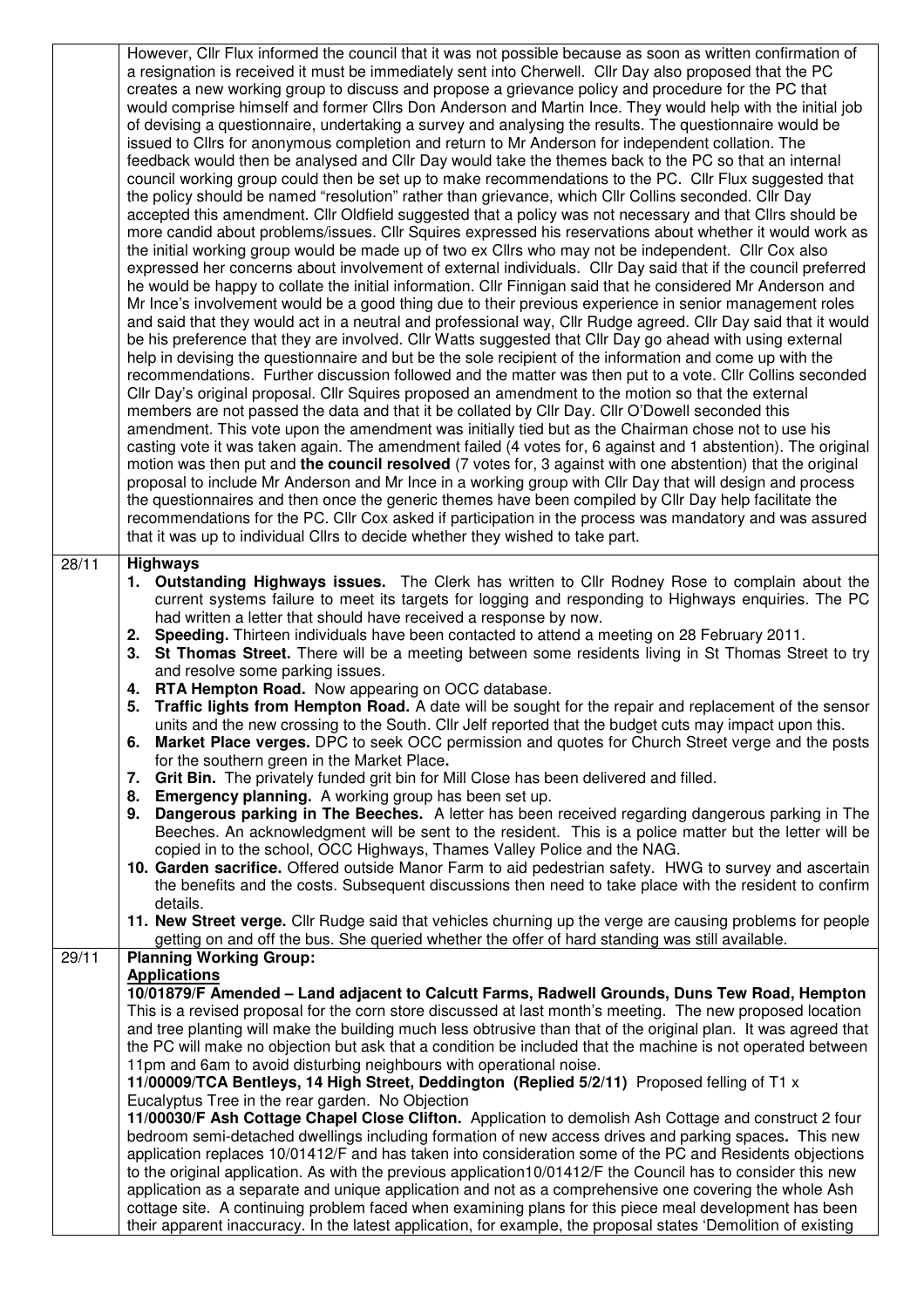| cottages' but there is only a single cottage on the site. Because of its size and layout the current parking<br>problems in Chapel Close will be exacerbated by any additional development of the site. Delivery and<br>collection vehicles already have difficulty and any increased parking could lead to access issues for<br>Emergency Vehicles trying to reach existing properties. The Parish Council would like the existing cottage                                                                                                                                                                                                                                                                                                                                                                                                                                                                                                                                                                                                                                                                                                                                                                                                                                                                                                                                                                                                                                                                                                                                                     |  |  |  |  |  |
|-------------------------------------------------------------------------------------------------------------------------------------------------------------------------------------------------------------------------------------------------------------------------------------------------------------------------------------------------------------------------------------------------------------------------------------------------------------------------------------------------------------------------------------------------------------------------------------------------------------------------------------------------------------------------------------------------------------------------------------------------------------------------------------------------------------------------------------------------------------------------------------------------------------------------------------------------------------------------------------------------------------------------------------------------------------------------------------------------------------------------------------------------------------------------------------------------------------------------------------------------------------------------------------------------------------------------------------------------------------------------------------------------------------------------------------------------------------------------------------------------------------------------------------------------------------------------------------------------|--|--|--|--|--|
| retained and renovated as part of any plans and has seen no justification for the demolition of this existing<br>property. In Summary DPC wishes to OBJECT to the current application on the following grounds:-<br>1. The proposed dwellings are not considered to be similar in scale to that existing being excessive in bulk,                                                                                                                                                                                                                                                                                                                                                                                                                                                                                                                                                                                                                                                                                                                                                                                                                                                                                                                                                                                                                                                                                                                                                                                                                                                               |  |  |  |  |  |
| height, footprint and overall massing.<br>Delivery and collection vehicles already experience problems and what is proposed will exacerbate<br>2.<br>these problems.                                                                                                                                                                                                                                                                                                                                                                                                                                                                                                                                                                                                                                                                                                                                                                                                                                                                                                                                                                                                                                                                                                                                                                                                                                                                                                                                                                                                                            |  |  |  |  |  |
| 3. Access to properties further down Chapel Close is likely to be compromised.<br>4. What is proposed will turn the property permitted under 10/01799/F into the equivalent of back land<br>development.                                                                                                                                                                                                                                                                                                                                                                                                                                                                                                                                                                                                                                                                                                                                                                                                                                                                                                                                                                                                                                                                                                                                                                                                                                                                                                                                                                                        |  |  |  |  |  |
| The whole development of this area has been ill-conceived<br>5.<br>The PC is not convinced that suitable justification for the demolition of Ash Cottage as a dwelling that is<br>6.<br>statutorily unfit or substandard has been addressed and believe that any application should be based<br>around keeping the existing building.                                                                                                                                                                                                                                                                                                                                                                                                                                                                                                                                                                                                                                                                                                                                                                                                                                                                                                                                                                                                                                                                                                                                                                                                                                                           |  |  |  |  |  |
| If this application is approved the PC would recommend the following conditions:<br>1. Suitable arrangements must be made for bats currently on site.<br>2. Suitable materials must be used                                                                                                                                                                                                                                                                                                                                                                                                                                                                                                                                                                                                                                                                                                                                                                                                                                                                                                                                                                                                                                                                                                                                                                                                                                                                                                                                                                                                     |  |  |  |  |  |
| 3. Garages must not be allowed to be used for any other purpose or converted to living space<br>4. No Extensions to be allowed without planning approval<br><b>Appeals</b>                                                                                                                                                                                                                                                                                                                                                                                                                                                                                                                                                                                                                                                                                                                                                                                                                                                                                                                                                                                                                                                                                                                                                                                                                                                                                                                                                                                                                      |  |  |  |  |  |
| SB/10/01339/F Appeal to a previous refusal Land to rear of end cottage, The Stile, Deddington. No<br>additional comments to be sent.<br><b>Approvals</b>                                                                                                                                                                                                                                                                                                                                                                                                                                                                                                                                                                                                                                                                                                                                                                                                                                                                                                                                                                                                                                                                                                                                                                                                                                                                                                                                                                                                                                        |  |  |  |  |  |
| 07/0094/F 65 St Johns Way Hempton<br>11/00009/TCA Bentleys, 14 High Street, Deddington<br>10/01799/F Detached Dwelling Rear of Ash Cottage Clifton<br>10/01382/LB Old Farmhouse New Street Deddington<br>Correspondence                                                                                                                                                                                                                                                                                                                                                                                                                                                                                                                                                                                                                                                                                                                                                                                                                                                                                                                                                                                                                                                                                                                                                                                                                                                                                                                                                                         |  |  |  |  |  |
| Ash Cottage: various email correspondence about this application have been copied to members of the<br>working group. Cllr Collins has organised a meeting with Bob Duxbury from Cherwell Planning to meet with<br>some local residents on the 21 <sup>st</sup> February                                                                                                                                                                                                                                                                                                                                                                                                                                                                                                                                                                                                                                                                                                                                                                                                                                                                                                                                                                                                                                                                                                                                                                                                                                                                                                                        |  |  |  |  |  |
| Charter Community Housing: Matthew Burnell of this organisation has sent details of Caring Link<br>Community Alarm Programme this is not related to planning and has been passed back to the clerk.<br>Other                                                                                                                                                                                                                                                                                                                                                                                                                                                                                                                                                                                                                                                                                                                                                                                                                                                                                                                                                                                                                                                                                                                                                                                                                                                                                                                                                                                    |  |  |  |  |  |
| Cllr Squires asked if there was an update on the proposed housing development behind Gaveston Gardens.<br>Cllr Flux said that another meeting had been set for 24 February at 2pm at The Holly Tree Club. Cllr Squires<br>asked why all Cllrs had not been invited to attend, as the development would effectively add another 10% to<br>the households of the village. Discussion followed and CIIr Squires was told that he could attend if he<br>wished to do so. Cllr Day noted that there will be a strong PC presence at the meeting as members of the<br>planning working group will be in attendance along with the Chair and Vice Chair. He suggested that a<br>"sensible dialogue" is possible without the need for all Cllrs to be in attendance and said that the PC will be<br>updated as a matter of course. Cllr Squires said that planning could go through quite quickly and that DPC<br>might only have a couple of meetings at which to formulate a response so the Cllrs need to be kept<br>informed. Discussion arose about a possible conflict of interest.                                                                                                                                                                                                                                                                                                                                                                                                                                                                                                               |  |  |  |  |  |
| <b>Finance &amp; General Purposes:</b><br>Cash Flow: no unusual items noted.<br>1)                                                                                                                                                                                                                                                                                                                                                                                                                                                                                                                                                                                                                                                                                                                                                                                                                                                                                                                                                                                                                                                                                                                                                                                                                                                                                                                                                                                                                                                                                                              |  |  |  |  |  |
| <b>Budget:</b> there will be a small deficit, but other income may be forthcoming e.g. solar panel levy $(E1,334)$<br>2)<br>Bank Mandates: It was agreed that Clirs Flux, Collins, Wood and the Clerk be authorised signatories<br>3)<br>on the Barclays accounts.                                                                                                                                                                                                                                                                                                                                                                                                                                                                                                                                                                                                                                                                                                                                                                                                                                                                                                                                                                                                                                                                                                                                                                                                                                                                                                                              |  |  |  |  |  |
| Anglo Irish: £200 k has been reinvested in Anglo Irish for one year at a rate of 2.84%<br>4)<br>West Bromwich: investment to be reviewed to see if a better return can be achieved.<br>5)<br>Solar panels: The Chairman said that following confirmation that the roof construction is safe it is<br>6)<br>recommended that the lowest quote and install the panels is accepted. Cllr Squires suggested that an<br>element of speed was required to ensure that the current Feed-in-tariff is utilised (this is guaranteed by<br>the government for 25 yrs). Cllr Day asked to see an analysis of the project. Cllr O'Dowell said that he<br>has already analysed the proposal and it has an 11 year pay back period. The initial capital investment<br>is £30,960 with an annual return of £3,134. Cllr Squires said that a review had taken place on 8<br>February and the government is reserving a right to refuse the buy back amount depending upon<br>demand. This would leave the PC exposed for the weeks from committing to the work and the work<br>being undertaken that this offer is reneged. Cllr Day suggested that if the buy back rate is reduced the<br>PC could charge the WMC for the power generated as this would still mean that they were getting<br>cheaper electric. Cllr Flux suggested that this seemed a sensible solution. It was unanimously agreed<br>by the Parish Council, nem con, that the panels be purchased and the project be undertaken.<br>Town Hall: i) redecoration costs a meeting to be arranged with DCE ii) Lighting costs vs. Steward's<br>7) |  |  |  |  |  |
|                                                                                                                                                                                                                                                                                                                                                                                                                                                                                                                                                                                                                                                                                                                                                                                                                                                                                                                                                                                                                                                                                                                                                                                                                                                                                                                                                                                                                                                                                                                                                                                                 |  |  |  |  |  |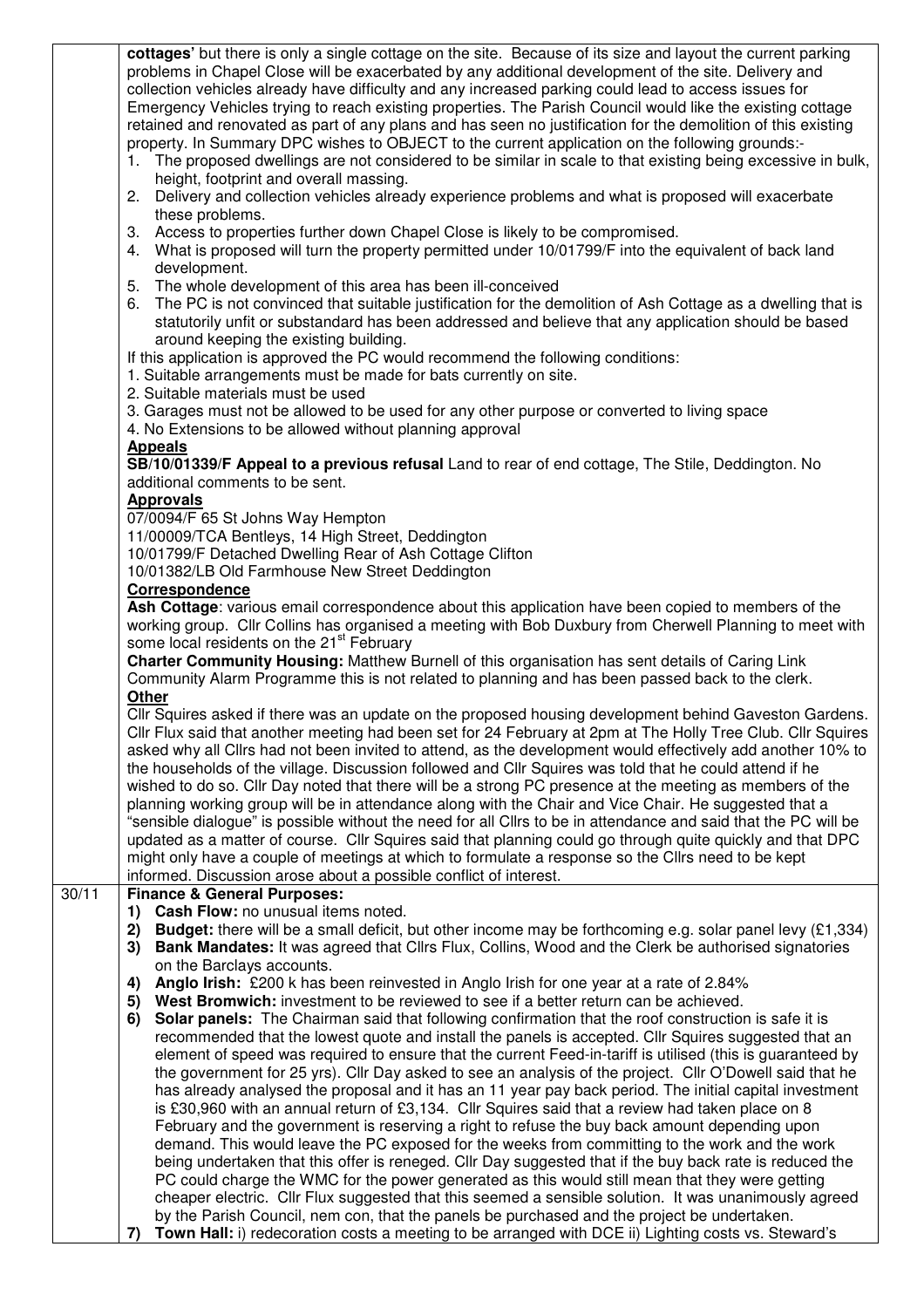|       | work. Currently awaiting DCE response.                                                                                                                                                                                                                                                                                                                                                                                                                                                                                                                                                                                                                                                                                                                                                                                                                                                                                                                                                                                                                                                                                                                                                                                                                                                                                                                                                                                                                                                                                                                                                                                                                                                                                                                                                                                                                                                                                                                                                                                             |
|-------|------------------------------------------------------------------------------------------------------------------------------------------------------------------------------------------------------------------------------------------------------------------------------------------------------------------------------------------------------------------------------------------------------------------------------------------------------------------------------------------------------------------------------------------------------------------------------------------------------------------------------------------------------------------------------------------------------------------------------------------------------------------------------------------------------------------------------------------------------------------------------------------------------------------------------------------------------------------------------------------------------------------------------------------------------------------------------------------------------------------------------------------------------------------------------------------------------------------------------------------------------------------------------------------------------------------------------------------------------------------------------------------------------------------------------------------------------------------------------------------------------------------------------------------------------------------------------------------------------------------------------------------------------------------------------------------------------------------------------------------------------------------------------------------------------------------------------------------------------------------------------------------------------------------------------------------------------------------------------------------------------------------------------------|
|       | <b>Castle Grounds:</b> The English Heritage payment has been received for the outstanding grant amout for<br>8)<br>tree works. An invoice has been raised to claim the management fee for the annual maintenance of the<br>ancient monument (grass cutting). No progress has been made over the entrance ownership. The<br>friends have asked the PC to purchase a strimmer and have offered to cover the costs by making a<br>donation. Cllr Collins to undertake a risk assessment and ensure that those using it will be properly<br>trained and insured to use it. The Clerk asked that they also be asked to maintain the item. Clirs<br>Squires and Collins to liaise with the group.                                                                                                                                                                                                                                                                                                                                                                                                                                                                                                                                                                                                                                                                                                                                                                                                                                                                                                                                                                                                                                                                                                                                                                                                                                                                                                                                        |
|       | 9) Library: Detailed below in 32/11.                                                                                                                                                                                                                                                                                                                                                                                                                                                                                                                                                                                                                                                                                                                                                                                                                                                                                                                                                                                                                                                                                                                                                                                                                                                                                                                                                                                                                                                                                                                                                                                                                                                                                                                                                                                                                                                                                                                                                                                               |
|       | 10) Member's allowances: It was recommended that there was no change to members' allowances.<br>11) Hatwell's Fair: It was agreed that the fee will remain the same this year but be increased in 2012.<br>12) Youth Club: Cllr Squires updated the PC that the Youth Club AGM had taken place the night before<br>and whilst the numbers are down a new committee has been brought in. They are looking to change the<br>day on which the club takes place and also target older children. As grant sources are running out Cllr<br>Squires asked that if the Youth Club approached the PC would they provide £500? Cllr Squires said that<br>there may be the possibility of another grant but that the £500 would provide funds to run the club from<br>now until summer. It was agreed in principle that the monies be made available on the proviso that a<br>formal written request from the club is sent to the Clerk.<br>13) Cllr B Wood: It was agreed that Cllr B Wood would join the F&GP and Chair this WG.                                                                                                                                                                                                                                                                                                                                                                                                                                                                                                                                                                                                                                                                                                                                                                                                                                                                                                                                                                                                            |
| 31/11 | <b>Environment &amp; Recreation:</b>                                                                                                                                                                                                                                                                                                                                                                                                                                                                                                                                                                                                                                                                                                                                                                                                                                                                                                                                                                                                                                                                                                                                                                                                                                                                                                                                                                                                                                                                                                                                                                                                                                                                                                                                                                                                                                                                                                                                                                                               |
|       | Clifton Lay-by bins: Cllr Finnigan informed the PC that the bins had been purchased and cemented into<br>place. Cllr Collins said that Clifton residents had noticed and that they had been pleased.<br>A4260 damaged branch: OCC has agreed that this needs removal but do not consider it urgent so will<br>remove it next time tree work is being undertaken in the area.<br><b>Oxfordshire record &amp; conservation:</b> Cllr Rudge asked for funding to attend this event in Oxford. The PC<br>agreed that the £10 cost will covered by the PC.                                                                                                                                                                                                                                                                                                                                                                                                                                                                                                                                                                                                                                                                                                                                                                                                                                                                                                                                                                                                                                                                                                                                                                                                                                                                                                                                                                                                                                                                              |
| 32/11 | Library:<br>County Cllr Jelf suggested that a bid for the community library option be put together as quickly as possible                                                                                                                                                                                                                                                                                                                                                                                                                                                                                                                                                                                                                                                                                                                                                                                                                                                                                                                                                                                                                                                                                                                                                                                                                                                                                                                                                                                                                                                                                                                                                                                                                                                                                                                                                                                                                                                                                                          |
|       | so that should the library be forced to close the PC would have a good chance to get some of the funding<br>available. Cllr Flux said that the full minutes of the library meeting would be circulated to the PC over the<br>weekend. There were some anomalies that had not been answered by County Cllr Heathcoat such as why<br>the Watlington library is remaining open when it has less book issues than Deddington. County Cllr Jelf said<br>that he would find out the bid process for the community library option and feed it back to Cllr Flux. Cllr<br>O'Dowell asked whether the government might step in to save the libraries but County Cllr Jelf considered<br>that this was unlikely. Cllr Flux said that it was best to assume that the libraries might close. County Cllr Jelf<br>said that he had no idea of the parameters for deciding which libraries should close. Issue of books was<br>not the sole criteria. Cllr Squires expressed concern that the PC/community were reacting slowly to this<br>threat and that the closure should be fought. Cllr Oldfield asked what the PC was going to do? There was<br>discussion regarding getting a petition together but Cllr Flux suggested that individuals writing had more<br>gravitas than a list of names. Cllr O'Dowell questioned how large the catchment area was for the library and<br>was advised that it was 24 villages. Cllr Ward said that the question regarding book issues of Hook Norton<br>addressed to County Cllr Heathcoat had not been answered. The issue of books in Watlington is lower<br>than Deddington but their library has recently been refitted which probably has a bearing on it not being<br>closed. Cllr Ward had researched OCC's own data regarding the demography of the population of the<br>parish. There are 2469 residents with 22.3% being aged between 0-15 years which is the second highest in<br>the county, 27.4% are pensioners which is the third highest in the county and of those 4.8% are over 85. |
|       | Therefore 50% are unlikely to make journeys to other libraries. Cllr Collins suggested that PC members<br>mentor 50 people, urging them to write in to the consultation process. It was suggested that a list of<br>reasons could be suggested to parishioners' in order that they can use the most appropriate reasons<br>applicable to them. Cllr Squires said that he was disheartened by the response. Cllr Watts proposed Plan A<br>(fighting the closure). County Cllr Jelf suggested running Plan A & B side by side. Cllr Collins asked<br>whether starting Plan B (working with OCC to try and provide an alternative library service) after the 1 June<br>2011 would be too late. County Cllr Jelf said that this was a probable if the PC was hoping for funding and                                                                                                                                                                                                                                                                                                                                                                                                                                                                                                                                                                                                                                                                                                                                                                                                                                                                                                                                                                                                                                                                                                                                                                                                                                                    |
|       | suggested that the PC start developing its plans now. Cllr Squires suggested that any funding from OCC<br>may only last one or two years, which may result in the library being forced to close two or three years<br>down the line. Cllr O'Dowell suggested that working on Plan B weakens Plan A. County Cllr Jelf agreed to<br>find out the timetable for applications. Cllr Collins suggested that a big noise be made although was<br>concerned that if we were to keep the library it would effectively shut someone else's. It was decided that<br>the emphasis and energy would be put in to Plan A – fighting the closure with a small sub group looking at<br>the alternatives. Cllr Oldfield suggested that OCC be informed that the PC are unanimously opposed to the                                                                                                                                                                                                                                                                                                                                                                                                                                                                                                                                                                                                                                                                                                                                                                                                                                                                                                                                                                                                                                                                                                                                                                                                                                                  |
|       | closure of the library and include the demography information suggesting that it was not given the weight it<br>deserves. The Clerk reported that responses received so far in the parish office confirmed that the library<br>has a major social function in the community. For example a resident in her 90's has books delivered to<br>her, which ensures she has someone checking that she is well. Cllr Cox said that she had heard that the<br>Banbury Library was expanding to accommodate the increased demand and questioned how this would be<br>funded as an increase in volume would mean more librarians, longer opening hours. County Cllr Jelf said<br>that he had not heard that this would happen. Cllr Squires said that the task of the first working group                                                                                                                                                                                                                                                                                                                                                                                                                                                                                                                                                                                                                                                                                                                                                                                                                                                                                                                                                                                                                                                                                                                                                                                                                                                     |